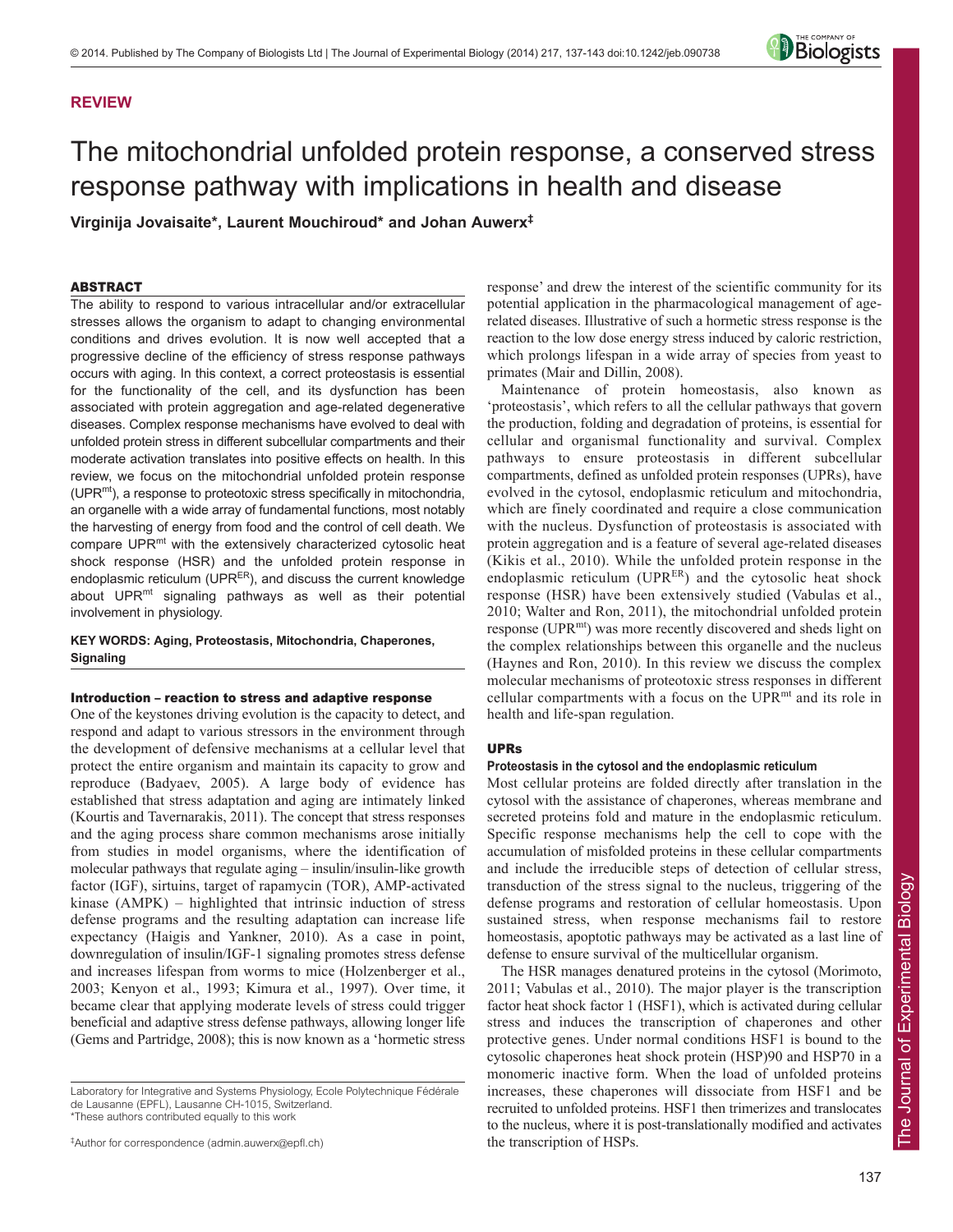UPRER is mediated by three transmembrane sensors: inositol requiring element 1 (IRE1), PKR-like endoplasmic reticulum (ER) kinase (PERK) and activating transcription factor 6 (ATF6), which are retained in an inactive state by the chaperone BiP/GRP78 (Walter and Ron, 2011). During ER stress, released and activated sensors elicit the following main responses to unfolded protein stress. PERK phosphorylates and thereby inhibits the eukaryotic translation initiation factor 2α (eIF2α) to prevent further protein synthesis, ATF6 is proteolytically cleaved and translocates to the nucleus to induce the transcription of ER chaperones, while IRE1 splices the mRNA of *XBP1*, leading to a functional transcription factor which consequently activates genes involved in misfolded protein export and degradation. Prolonged UPR<sup>ER</sup> induces apoptosis via several pathways downstream of PERK, ATF6 and IRE1, including c-Jun N-terminal kinase (JNK), transcription factor C/EBP homologous protein (CHOP) and B-cell lymphoma 2 (BCL2) family proteins, which activate proapoptotic factors, leading to the final execution of cell death (Szegezdi et al., 2006).

# **Proteostasis in mitochondria, the UPRmt**

Mitochondria originated from endosymbiosis of eukaryotic progenitor cells with proteobacteria, which provided their host with the advantage of efficient ATP production via oxidative phosphorylation (OXPHOS) (Gray et al., 2001). Through evolution, mitochondria became well-integrated organelles interconnected with other cell compartments and able to quickly adapt to changing conditions. Mitochondria perform a number of crucial functions in the cell, which include energy harvesting, programmed cell death, regulation of  $Ca^{2+}$  levels and biosynthesis or metabolism of lipids, amino acids and iron sulfur (Fe-S) clusters (Nunnari and Suomalainen, 2012).

The mitochondrial proteome is composed of  $\sim$ 1500 proteins, encoded by both mitochondrial and nuclear genomes (Pagliarini et al., 2008). Whereas 13 essential proteins of the electron transport chain (ETC) together with part of the required machinery for their synthesis are encoded by the mitochondrial DNA (Anderson et al., 1981), the vast majority of mitochondrial proteins are encoded in the nucleus and must be imported from the cytoplasm. As mitochondria contain separate matrix and intermembrane space (IMS) compartments, enclosed by inner and outer membranes, which complicates protein import, elaborate targeting and sorting machineries exist to deliver the proteins to their correct mitochondrial destinations (Neupert and Herrmann, 2007). Most mitochondrial matrix proteins such as metabolic enzymes and intermembrane (IM) tethered matrix-facing ETC proteins are imported as precursors with an N-terminal matrix-targeting sequence (MTS), which is recognized by the mitochondrial translocation machinery (Neupert and Herrmann, 2007). Precursor proteins are transported across mitochondrial membranes by translocase of outer membrane (TOM) and translocase of inner membrane (TIM) complexes in a largely unfolded state. Upon translocation into the mitochondria, the MTS is cleaved and proteins undergo chaperone-assisted folding, followed, if needed, by assembly into multiprotein complexes (Neupert and Herrmann, 2007).

There are two major mitochondrial chaperone systems that facilitate protein folding in the matrix: mtHSP70, part of presequence translocase-associated import-motor (PAM) complex, which directly folds the incoming proteins, and multimeric HSP60–HSP10 machinery in the matrix (Chacinska et al., 2009). Complementary to the action of chaperones to maintain proteostasis, protein quality control (PQC) proteases, specific for each mitochondrial compartment, recognize and degrade the proteins that fail to fold or assemble properly (Tatsuta and Langer, 2008). In this context, the UPR $<sup>mt</sup>$  senses the perturbations that overload its quality</sup> control network capacities, and activates the transcription of nuclearencoded protective genes in order to re-establish mitochondrial homeostasis (Haynes and Ron, 2010).

# UPRmt signaling

As the mitochondrion is an organelle enclosed by a double membrane, the signal transmission from the unfolded mitochondrial proteins to the nucleus cannot be achieved using a system similar to HSR and UPR<sup>ER</sup>, which is regulated via interactions between signaling proteins and chaperones. The best-described mitochondriato-nucleus signal transduction pathway is the retrograde response (RTG), which is used for metabolic adaptations in response to decreased mitochondrial activity in yeast (Liu and Butow, 2006). However, the RTG does not modulate the expression of mitochondrial chaperones, suggesting that  $UPR<sup>mt</sup>$  has a distinct regulatory mechanism (Haynes and Ron, 2010).

While UPR<sup>mt</sup> was first discovered in mammals (Martinus et al., 1996), the molecular mechanism involved has been more extensively studied in the model organism *Caenorhabditis elegans* (Pellegrino et al., 2013). Worm strains, expressing a GFP reporter fused to promoters of the mitochondrial chaperones HSP-6 and HSP-60 (homologs of mammalian mtHSP70 and HSP60, respectively), were used to evaluate the activation of the UPRmt pathway. The temperature-sensitive *zc32 C. elegans* strain, which conditionally activates UPR<sup>mt</sup>, has been isolated by ethyl methanesulfonate (EMS) mutagenesis, but its molecular target remains obscure (Benedetti et al., 2006). However, in most studies, specific manipulations that all trigger proteotoxic stress in the mitochondria have been used to induce UPR<sup>mt</sup> experimentally. Paraquat treatment leading to excessive production of reactive oxygen species (ROS) activates UPR<sup>mt</sup> (Runkel et al., 2013). Additionally, UPR<sup>mt</sup> can be induced by inactivation of multiple genes implicated in the mitochondrial protein-handling machinery, such as by RNAi of PQC protease paraplegin/*spg-7*, as well as other proteins involved in importing, sorting and processing of the mitochondrial proteome (Yoneda et al., 2004). Importantly, disruption of stoichiometric balance between components of OXPHOS complexes I, III, IV and V, which are encoded by both mitochondrial and nuclear genomes, activates UPR<sup>mt</sup>. First, interference with the expression of mitochondrial genome-encoded ETC components, either by depletion of mtDNA using ethidium bromide (Yoneda et al., 2004) or by inhibition of mtDNA translation by doxycycline treatment and RNAi of mitochondrial ribosomal proteins (Houtkooper et al., 2013), all trigger the response. Likewise, downregulation of nuclear-encoded *cco-1* (complex IV), *isp-1* (complex III) and *clk-1* (ubiquinone synthesis) also induces UPRmt (Baker et al., 2012; Durieux et al., 2011). These manipulations deplete single components of particular OXPHOS complexes and presumably overload the mitochondrial chaperones with their respective partner proteins, which cannot be assembled into multiprotein complexes.

# **UPRmt signaling in** *C. elegans*

 $UPR<sup>mt</sup>$  signaling originates in the matrix of the mitochondria, when the misfolded or unassembled proteins accumulate and overload the capacity of the chaperones. Consequently, the excessive proteins are digested into short peptides of 6–30 amino acids in length by the CLPP-1 proteolytic complex (Fig. 1) (Haynes et al., 2007). These peptides are transported by an inner membrane-spanning ATPbinding cassette (ABC) transporter HAF-1 from the matrix into the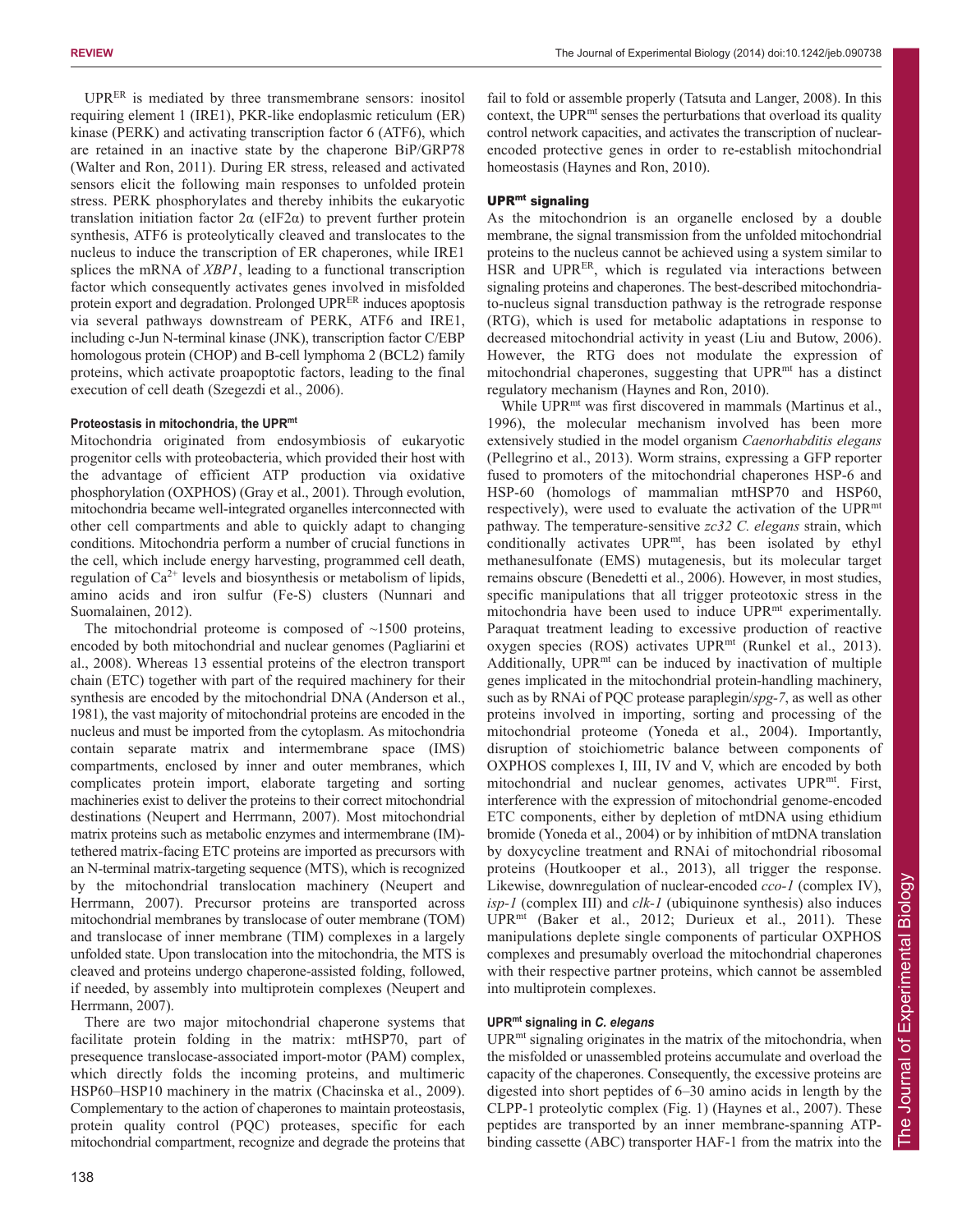

Fig. 1. Overview of the mitochondrial unfolded protein response (UPR<sup>mt</sup>) signaling in *Caenorhabditis elegans*. Chaperones heat shock protein (HSP)-6, HSP-60 and the protease CLPP-1 perform protein quality control in the mitochondria. When unfolded, misfolded or unassembled proteins accumulate in the matrix, CLPP-1 cleaves the proteins into short peptides, which are exported by the transporter HAF-1 into the cytoplasm and thereby inhibit mitochondrial protein import. As a result, the transcription factor ATFS-1 cannot be imported into mitochondria for degradation, and therefore translocates to the nucleus, where, presumably in a complex with small ubiquitin-like protein UBL-5 and homeodomain-containing transcription factor DVE-1, it activates the transcription of stress response genes, which reconstitute mitochondrial homeostasis. In a complementary pathway, reactive oxygen species (ROS), generated by oxidative phosphorylation (OXPHOS) complexes (I–V) under stress, activate GCN-2 kinase, which inhibits cytosolic protein translation by phosphorylation of eukaryotic translation initiation factor 2α (eIF2α), thus reducing the protein-folding load in the mitochondria. TIM, translocase of inner membrane complex; TOM, translocase of outer membrane complex; NLS, nuclear localization/export sequence; MTS, mitochondrial targeting sequence; mt, mitochondria.

IMS and then presumably diffuse into the cytoplasm (Haynes et al., 2010). It has recently been suggested that the released peptides weaken mitochondrial import. Consequently, the main UPR<sup>mt</sup> regulator, the leucine zipper transcription factor ATFS-1 is able to translocate to the nucleus and activate the response genes (Nargund et al., 2012). ATFS-1, which contains both nuclear localization/export (NLS) and mitochondrial targeting sequences (MTS) acts as a link between the mitochondria and nucleus in  $UPR<sup>mt</sup>$  signaling (Fig.1). Under basal conditions, ATFS-1 is imported into the mitochondrial matrix and degraded by the LON protease (Nargund et al., 2012). Because of impaired protein import into the mitochondria during proteotoxic stress, ATFS-1 cannot be targeted to the mitochondria for degradation. As a result, ATFS-1 translocates to the nucleus, where it activates a broad protective transcriptional program.

In the nucleus, ATFS-1 induces mitochondrial protein quality control by transcriptional activation of chaperone and protease genes (Nargund et al., 2012). In addition, expression of proteins involved in mitochondrial import, ROS detoxification and protection against mitochondrial dysfunction are all induced by ATFS-1, which ultimately reconstitutes the mitochondrial homeostasis (Nargund et al., 2012). Moreover, a few glycolysis genes are upregulated by ATFS-1, which indicates that UPR<sup>mt</sup> is able to shift the global cell metabolism from respiration to glycolysis for ATP production when mitochondria are stressed (Nargund et al., 2012). Two additional proteins are considered to play a role in UPR<sup>mt</sup> transcriptional regulation: small ubiquitin-like protein UBL-5 and homeodomaincontaining transcription factor DVE-1 (Benedetti et al., 2006; Haynes et al., 2007). Upon mitochondrial stress the expression of UBL-5 is induced and both UBL-5 and DVE-1 translocate into the nucleus (Fig.1). The two proteins form a complex, which associates with the promoter of the mitochondrial chaperone *hsp-60* gene and activates its transcription. Presumably the UBL-5 and DVE-1 complex cooperates with ATFS-1 to activate chaperone expression, but the mechanism of this interaction has not been investigated. As the closest DVE-1 homologs in mammals are the global chromatin organizers SATB1 and SATB2 (Dobreva et al., 2003; Yasui et al., 2002) the DVE-1/UBL-5 complex in *C. elegans* might mediate chromatin remodeling in order to facilitate ATFS-1 access to chaperone promoters.

The crosstalk between UPR<sup>mt</sup> and UPR<sup>ER</sup> in *C. elegans* has recently been identified (Baker et al., 2012). Inhibition of cytosolic translation by phosphorylation of eIF2α is one of the main responses during ER stress mediated by PERK (Harding et al., 1999). Downregulation of protein translation in the cytosol was also detected during mitochondrial proteotoxic stress (Baker et al., 2012). Within the context of UPR<sup>mt</sup>, general control non-repressed 2 (GCN-2) kinase and the GLC7-like phosphatase (GSP-1) alter the phosphorylation status of eIF2α (Fig. 1). Under mitochondrial unfolded protein stress, GCN-2 phosphorylates eIF2 $\alpha$  and thus inhibits protein translation in the cytoplasm, which sequentially reduces the folding load on mitochondrial chaperones (Baker et al., 2012). The GCN-2-mediated phosphorylation was shown to be dependent on ROS generated in dysfunctional mitochondria. As ATFS-1 and HAF-1 activities are not required for eIF2α phosphorylation, GCN-2 is defined as a player of a parallel complementary protective pathway in UPR<sup>mt</sup> regulation. Additionally, phosphoinositide 4-kinase (PIFK-1) has been suggested to act in the signaling of both  $\text{UPR}^{\text{mt}}$  and  $\text{UPR}^{\text{ER}}$  activated by ROS inducer paraquat; however, its mechanism of action in these pathways has not yet been investigated (Runkel et al., 2013).

## **UPRmt signaling in mammals**

In mammals, the  $UPR<sup>mt</sup>$  signaling mechanism has been investigated in cell culture models by ethidium bromide treatment (Martinus et al., 1996) and overexpression of aggregation-prone mutant protein ornithine transcarbamylase (OTC) targeted to the mitochondrial matrix (Zhao et al., 2002). Several components of the pathway, such as the mitochondrial chaperones and the quality control protease ClpP were shown to be conserved from *C. elegans*. However,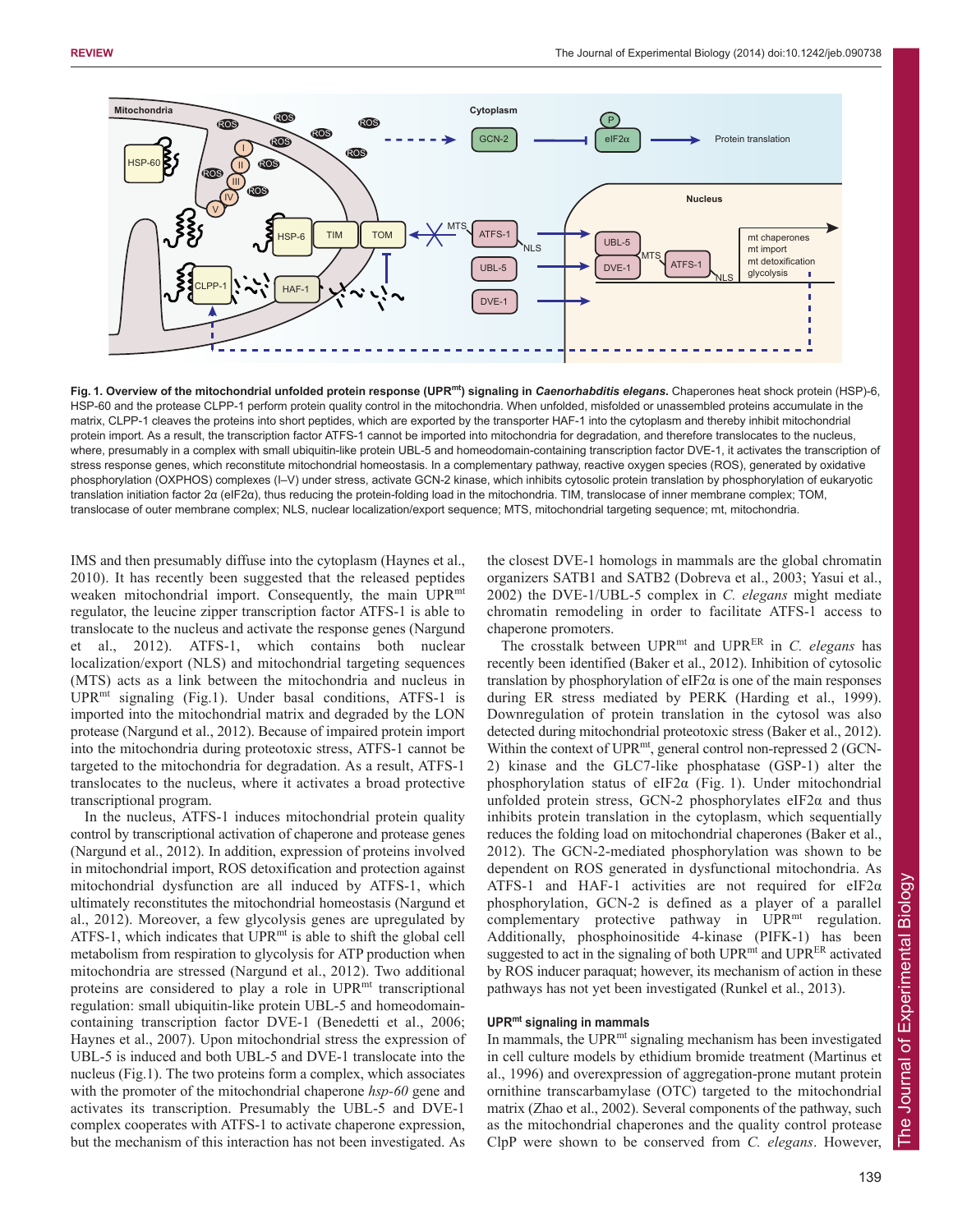downstream signaling steps and transcriptional regulation of UPRmt remain not well understood.

In response to unfolded protein stress in mammalian cells, the expression of the nuclear encoded mitochondrial chaperones HSP60, HSP10 and mtDnaJ, and the protease ClpP is induced in a transient manner, the extent of which correlates with the level of unfolded proteins in mitochondria (Zhao et al., 2002). In addition, mitochondrial proteases YME1L1 and PMPCB, the import component TIMM17A and the enzymes NDUFB2, endonuclease G and thioredoxin 2 are all upregulated during UPRmt (Aldridge et al., 2007). Bioinformatics analysis identified conserved regulatory elements in promoters of these UPR<sup>mt</sup>-responsive genes (Fig. 2). One of these elements was shown to be bound by a heterodimer of leucine zipper transcription factors CHOP and C/EBPβ, leading to UPRmt-responsive gene induction (Zhao et al., 2002). CHOP is induced during mitochondrial proteotoxic stress; however, it is also activated during  $UPR<sup>ER</sup>$  and is well known for its role in mediating apoptotic cell death under conditions of extreme ER stress (McCullough et al., 2001), questioning its specificity in UPRmt regulation. Interestingly, both CHOP and C/EBPβ contain an AP-1 binding site in their promoter, which is required for UPR<sup>mt</sup> but not for induction of genes in UPRER (Horibe and Hoogenraad, 2007). The transcription factor c-Jun binds to this AP-1 site (Weiss et al., 2003), suggesting regulation of UPR $^{mt}$  by the JNK pathway (Fig. 2) (Jaeschke et al., 2006). In the proximity of the CHOP binding site, two mitochondrial unfolded protein response elements (MURE1 and MURE2) (Aldridge et al., 2007; Zhao et al., 2002) are present in promoters of UPRmt-responsive genes (Fig. 2). Possibly, as yet unidentified transcription factors or regulators binding to MUREs could in part mediate the UPR<sup>mt</sup> specificity. Similar to the role of GCN-2 in *C. elegans* (Baker et al., 2012), dsRNA-activated protein kinase (PKR), also known as eukaryotic translation initiation factor 2-α kinase 2 (EIF2AK2), mediates phosphorylation of eIF2 $α$ , thus attenuating protein translation in the cytosol during  $UPR<sup>mt</sup>$  in mammalian systems (Fig. 2) (Rath et al., 2012). Interestingly, PKR together with ClpP is also required for the activation of c-Jun, the transcriptional regulator of CHOP (Rath et al., 2012).

Recent findings show the presence of a separate UPR from the 'classical' matrix UPR<sup>mt</sup>, which senses unfolded proteins specifically

in the mitochondrial IMS (Fig. 3). This type of UPR<sup>mt</sup> induces a protective program, which is not dependent on CHOP (Papa and Germain, 2011). IMS protein quality control is different from that of matrix proteins and is performed in two steps. First, misfolded proteins, targeted to the IMS, are ubiquitinated and degraded by the 26S proteasome in the cytoplasm. Second, if any unfolded and excessive proteins still enter the IMS, they are eliminated by the protease HTRA2 (also known as Omi) (Radke et al., 2008). Overexpression of aggregate-forming IMS proteins results in ROS overproduction and protein kinase B (AKT) phosphorylation, which induces the activation of estrogen receptor  $\alpha$  (ER $\alpha$ ) (Fig. 3) (Papa and Germain, 2011). ERα then boosts the protein quality control in IMS by increasing the levels of HTRA2 and the activity of the proteasome (Fig. 3). In addition, ERα activation enhances the transcription of the nuclear respiratory factor 1 (*NRF1*), which further protects mitochondria and prevents loss of mitochondrial potential.

#### Mitochondrial unfolded protein response in aging

A gradual decrease of mitochondrial function occurs during aging, as demonstrated by numerous studies using simple organisms as well as mammalian models (Pulliam et al., 2012). Indeed, a global RNAi screen in *C. elegans* identified that genes important for mitochondrial function stand out as the most important in affecting the duration of lifespan (Lee et al., 2003). Furthermore, mutations of mitochondrial ETC components in various organisms, such as yeast, *C. elegans*, *Drosophila melanogaster* and mouse were shown to increase their lifespan (Copeland et al., 2009; Dell'Agnello et al., 2007; Dillin et al., 2002; Feng et al., 2001; Lapointe et al., 2009; Liu et al., 2005). Interestingly, the lifespan of *C. elegans* can only be improved if ETC inhibition occurs no later than during the L3/L4 larval stage of development (Dillin et al., 2002), when massive mitochondrial proliferation takes place (Tsang and Lemire, 2002). This suggested existence of a regulatory system, which inspects mitochondrial activity early in life and through an adaptive response, establishes the rate of aging, which persists during the whole life, presumably through epigenetic changes (Dillin et al., 2002). It has recently been shown that knockdown of complex IV component *cco-1* only during larval development triggers UPRmt, which is



Fig. 2. Overview of the mitochondrial matrix UPR<sup>mt</sup> in mammals. Upon mitochondrial stress, c-Jun N-terminal kinase (JNK)2 and dsRNA-activated protein kinase (PKR) contribute to the activation of transcription factor c-Jun, which binds to AP-1 elements and activates transcription of the transcription factors CHOP and C/EBPβ. Dimers of CHOP and C/EBPβ then bind to the CHOP element on the promoter of UPRmt genes that encode mitochondrial protein quality control proteins, such as HSP60 and ClpP, and mitochondrial import components. Two other conserved elements in promoters of UPR<sup>mt</sup> response genes, MURE1 and MURE2, are presumably bound by factors that have not yet been identified. PKR inhibits cytosolic protein translation by mediating phosphorylation of eIF2α.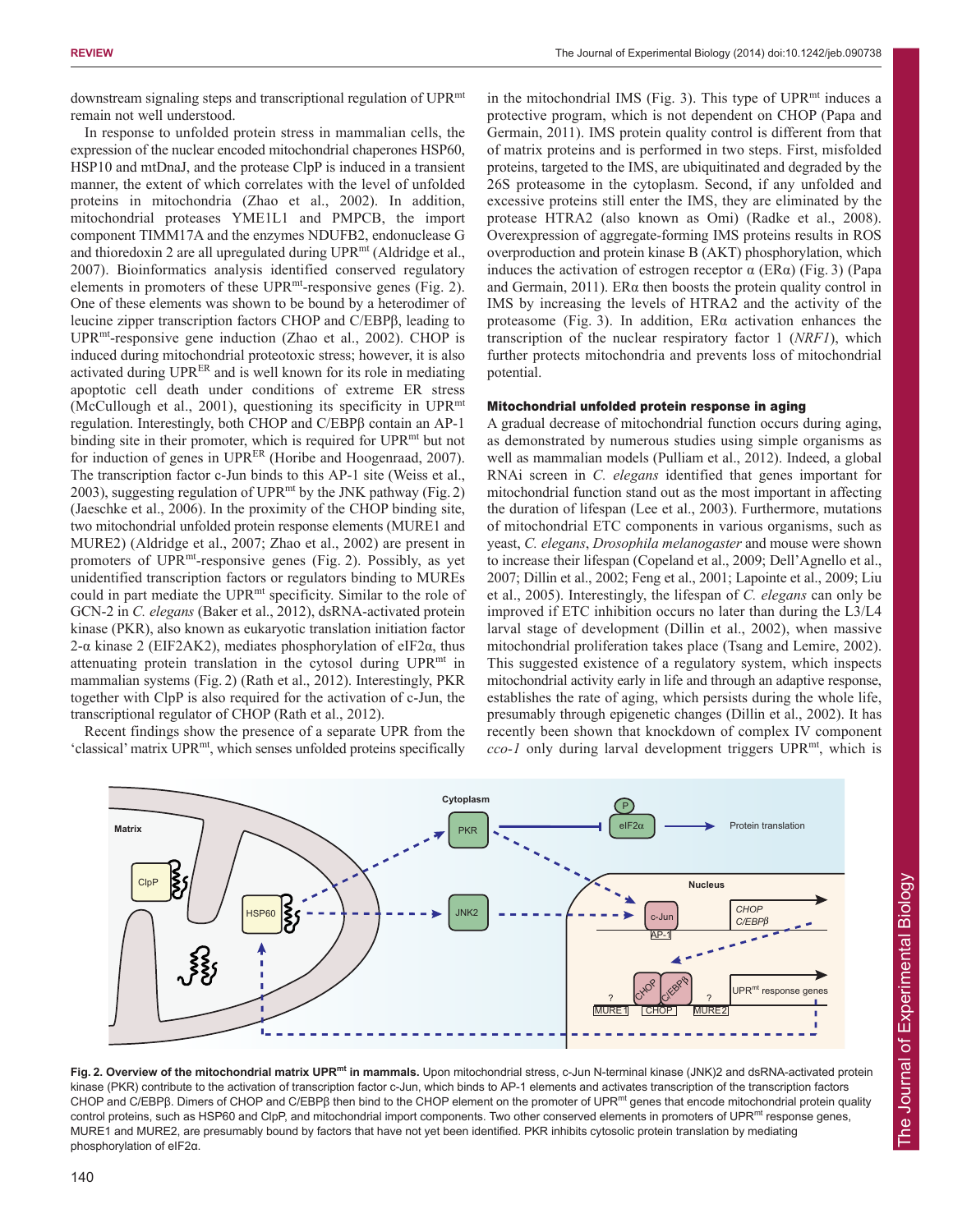

**Fig. 3. Overview of the response to unfolded proteins in the intermembrane space (IMS) in mammals.** ROS, produced by stressed mitochondria, activate protein kinase B (AKT), which consequently phosphorylates estrogen receptor α (ERα). Activated ERα then induces IMS protein quality control by increasing the activity of proteasome 26S and inducing the transcription of IMS protease *HTRA2* and mitochondrial regulator *NRF1*.

maintained into adulthood and is associated with longevity (Durieux et al., 2011). This effect is tissue specific, based on findings that inhibition of ETC specifically in intestine or neurons, but not in muscle, is sufficient to increase longevity in a UPR<sup>mt</sup>-dependent fashion, as evidenced by the requirement for the  $UPR<sup>mt</sup>$  component UBL-5. Interestingly, ETC impairment in neurons can activate  $UPR<sup>mt</sup>$  in the worm intestine, which suggests the existence of a released extracellular 'mitokine', which can migrate from the producing cell type and activate  $UPR<sup>mt</sup>$  in distant receiving tissues (Durieux et al., 2011). The neuronally produced mitokine can spread the adaptive stress response to other tissues, preparing the entire worm against the harmful insult.

We recently showed that activation of UPR<sup>mt</sup> correlates with longevity both in *C. elegans* and in mice (Houtkooper et al., 2013). Using the BXD isogenic genetic reference population of mice with a high level of genetic variability in their genome (Peirce et al., 2004), we mapped a quantitative trait locus for mouse lifespan on chromosome 2. The expression of mitochondrial ribosomal protein S5 (Mrps5), encoded in this region, strongly correlated with longevity, with a 50% reduction of *Mrps5* expression in the BXD strains causing a lifespan extension of ~250 days. In *C. elegans*, *mrps-5* RNAi increased lifespan by more than 50% and maintained health, revealing a strong causality between this gene and aging regulation (Houtkooper et al., 2013).

Knockdown of *mrps-5* expression reduces the translation of mtDNA-encoded ETC components, which results in a mitonuclear protein imbalance between mtDNA and nuclear DNAencoded OXPHOS complex components. This imbalance is perceived as mitochondrial proteotoxic stress, which subsequently activates UPRmt and prolongs lifespan. This hypothesis is consistent with previous findings that only RNAi against OXPHOS complexes I, III, IV and V, which are encoded by both genomes, can extend lifespan (Dillin et al., 2002), while mutations in complex II proteins, encoded by only nuclear DNA, result in a shortened rather than extended lifespan (Kuang and Ebert, 2012). In accordance to the results using *C. elegans*, *Mrps5* as well as genes involved in OXPHOS associate with *Hsp60* in a close expression correlation network in the mouse BXD lines, suggesting that mito-nuclear imbalance leading to  $UPR<sup>mt</sup>$  and potentially beneficial effects on lifespan may be conserved across species. Correspondingly, RNAi of most of the specific UPR<sup>mt</sup>

components in *C. elegans* leads to deficient mitochondria and premature aging phenotypes (Table 1).

We subsequently used antibiotics – doxycycline and chloramphenicol – that specifically target bacterial translation and thus also inhibit mitochondrial translation, to pharmacologically mimic the reduction of *mrps-5*. Treatment of both *C. elegans* and mouse hepatocyte cell cultures with these antibiotics triggered mitonuclear imbalance, leading to a robust UPR<sup>mt</sup> and an increased lifespan in *C. elegans* (Houtkooper et al., 2013). Interestingly, exposing worms and cells to the well-known longevity compounds rapamycin and resveratrol, which are mitochondrial biogenesis inducers and, differently from *mrps-5* and ETC downregulation, increase mitochondrial respiration, also induced UPRmt (Houtkooper et al., 2013). Moreover, treatment with NAD<sup>+</sup> boosters, such as nicotinamide riboside (NR) and poly(ADP-ribose) polymerase inhibitors (PARPi), which stimulate mitochondrial biogenesis via the sirtuin 1 (SIRT1) pathway, also induced a mito-nuclear protein imbalance resulting in UPRmt in mammalian cells and in *C. elegans* (Mouchiroud et al., 2013). In line with the beneficial and protective effects of UPR $m<sub>1</sub>$ , the stimulation of the SIRT1 pathway also increased worm lifespan (Mouchiroud et al., 2013). This suggests that UPRmt, triggered by different mitochondrial stresses, i.e. by increasing protein-folding workload during biogenesis or by mitonuclear proteostatic imbalance, could be the underlying mechanism leading to increased longevity.

These results highlight the importance of UPR<sup>mt</sup> in the control of mitochondrial function across multiple species. Furthermore, if the *C. elegans* data can be extended to mammals, one can speculate that health and lifespan may be improved by using pharmacological agents to activate UPR<sup>mt</sup>.

#### **Conclusions**

Our understanding of  $UPR<sup>mt</sup>$  has so far already provided useful information about the communication between mitochondria and nucleus, and has contributed to deciphering the role of mitochondria in lifespan regulation from simple model organisms to mammals. However, further clarification of the full complexity of the UPR<sup>mt</sup> pathway and its role in physiology and aging will pose a scientific challenge for years to come.

First, the identification of possible functional mammalian homologs of the key elements that constitute the UPR<sup>mt</sup> in the worm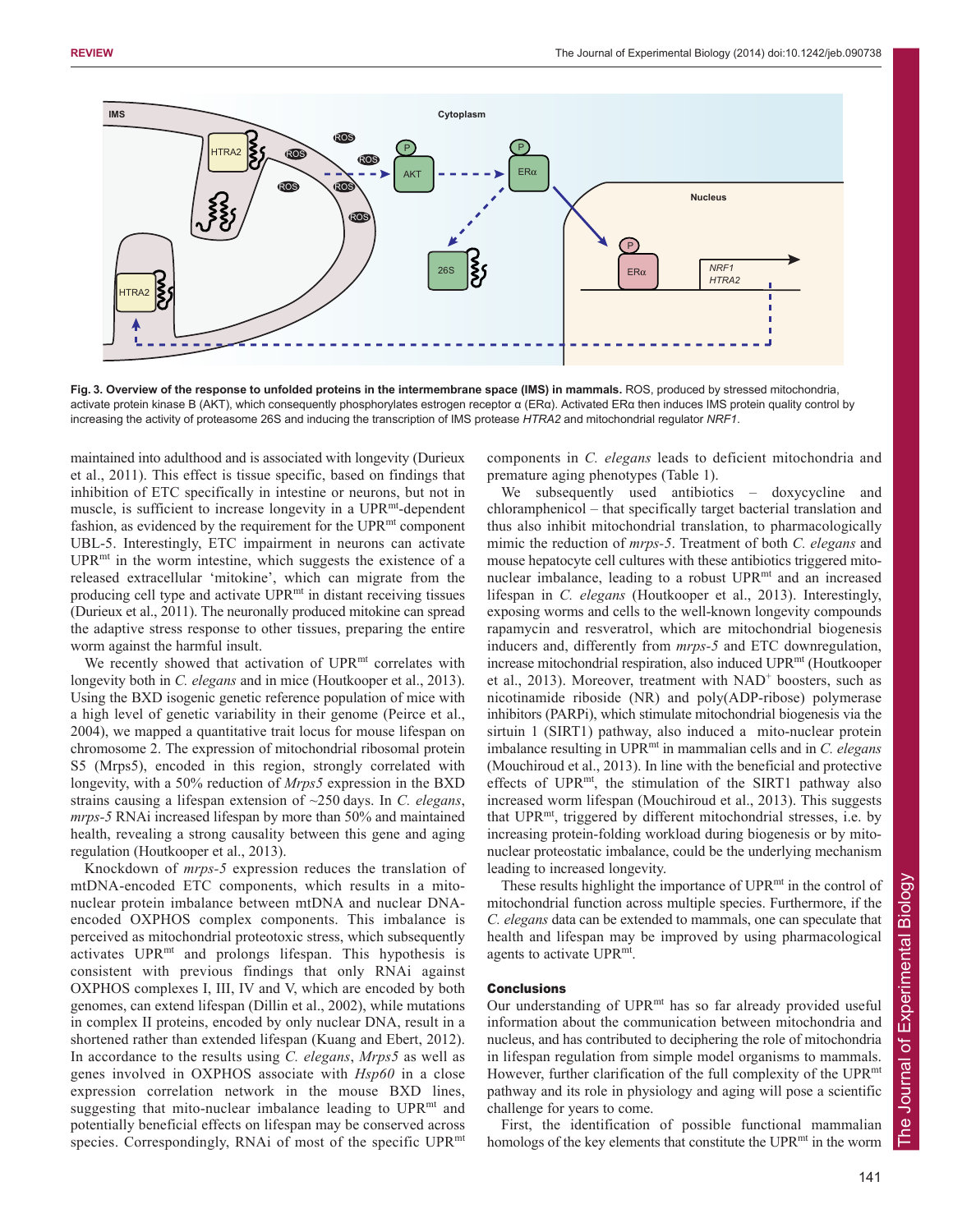|                              | C. elegans<br>protein | C. elegans | Putative<br>mammalian | RNAi effect on<br>mitochondrial                                         | RNAi effect on                                         |                                                                                                          |                                                 |
|------------------------------|-----------------------|------------|-----------------------|-------------------------------------------------------------------------|--------------------------------------------------------|----------------------------------------------------------------------------------------------------------|-------------------------------------------------|
| Function                     | name                  | gene name  | homolog               | morphology                                                              | lifespan                                               | RNAi phenotype                                                                                           | References                                      |
| Chaperone                    | HSP-6                 | C37H5.8    | mtHSP70               | Thicker, often<br>fragmented<br>mitochondria                            | Shortens                                               | Decreased motility,<br>defects in oogenesis.<br>early aging<br>phenotypes                                | Kimura et al., 2007;<br>Haynes et al., 2010     |
|                              | <b>HSP-60</b>         | Y22D7AL.5  | HSP60                 |                                                                         |                                                        |                                                                                                          |                                                 |
| Protease                     | CLPP-1                | ZK970.2    | ClpP                  | Perturbed morphology                                                    | Slightly shortens                                      |                                                                                                          | Haynes et al., 2007                             |
|                              | Lon                   | C34B2.6    | Lonp1                 |                                                                         |                                                        | Does not impair<br>development                                                                           | Nargund et al., 2012                            |
| Peptide<br>transporter       | HAF-1                 | C30H6.6    | ABCB8,<br>ABCB10      | Severely deformed<br>mitochondria                                       |                                                        | Delayed development,<br>reduced motility and<br>oxygen consumption<br>of mitochondrial<br>stressed worms | Haynes et al., 2010                             |
| Kinase                       | GCN-2                 | Y81G3A.3   | EIF2AK4               | Perturbed morphology                                                    | Suppresses<br>lifespan<br>extension by<br>clk-1 (RNAi) | Delayed development,<br>reduced muscle<br>function                                                       | Baker et al., 2012                              |
| Transcriptional<br>regulator | ATFS-1                | ZC376.7    |                       |                                                                         |                                                        | Mitochondrial stressed<br>worms are unable to<br>develop                                                 | Nargund et al., 2012                            |
|                              | UBL-5                 | F46F11.4   | UBL <sub>5</sub>      | Thicker, often<br>fragmented<br>mitochondria,<br>compromised<br>pattern | Suppresses<br>lifespan<br>extension by<br>cco-1 (RNAi) | Adversely affected<br>growth.<br>development, fertility                                                  | Benedetti et al., 2006;<br>Durieux et al., 2011 |
|                              | DVE-1                 | ZK1193.5   | SATB1,<br>SATB2       | Perturbed morphology                                                    | Shortens                                               | Affected embryo<br>development                                                                           | Haynes et al., 2007;<br>Durieux et al., 2011    |

#### Table 1. Effects of downregulation of UPR<sup>mt</sup> signaling components on mitochondrial morphology, health and longevity in *Caenorhabditis elegans*

(e.g. the nature of the mitochondrial peptides, ATFS-1 and HAF-1) would allow a better description and mechanistic understanding of the UPR<sup>mt</sup> pathway in mammals. It will also be important to identify how UPR<sup>mt</sup> is specified and cross-talks with similar defense mechanisms against proteotoxic stress in other cellular compartments, such as the cytoplasmic HSR or UPRER; as discussed above, certain signaling nodes are common between all these pathways. The physiological role of UPR<sup>mt</sup> in development, health, disease and aging should likewise be determined. We need to evaluate whether, similar to the worm,  $UPR<sup>mt</sup>$  is a developmentally confined pathway in mammals. Mapping the precise periods in mammalian development where this response may be essential is therefore of utmost importance. Furthermore, the physiological conditions in which this pathway is solicited, e.g. specific diet, exercise, stress and their possible contribution to improving health, should be determined. Also of note is that UPR<sup>mt</sup> can be activated at a distance. This involves secreting cells (e.g. neurons) that produce an endocrine signal, which activates their cognate receptor in the receiving cells, so that they also can mount an adaptive response. Identifying the mitokine signal–receptor tandem in the worm model and ultimately in mammals is hence expected to be a hot area of future research. Finally, defining the mechanisms that help the cell to memorize and maintain the beneficial adaptive response through epigenetic or mitogenetic modifications and imprinting will be essential.

While these outstanding issues are being addressed, we should not forget that this pathway could provide therapeutic opportunities that may help us to manage some of the most pervasive diseases that are associated with aging, such as metabolic diseases, cancer and neurodegenerative diseases. Drawing parallels with the beneficial impact of  $UPR<sup>mt</sup>$  in *C. elegans*, targeting this pathway via nutritional and/or pharmaceutical approaches could hence also improve health and lifespan in higher organisms and eventually help to manage some of the common age-related diseases.

## **Acknowledgements**

We thank the members of the Auwerx lab and Andy Dillin (UC Berkeley) for discussions.

#### **Competing interests**

J.A. is a scientific founder and SAB member of Mitokyne, a company that develops treatments for mitochondrial disease.

## **Author contributions**

V.J., L.M. and J.A. wrote the manuscript; V.J. conceived and drew the figures.

#### **Funding**

The work in the laboratory of the authors is supported by grants of the Ecole Polytechnique Fédérale de Lausanne, the EU Ideas program (Sirtuins; ERC-2008- AdG-231138), The Velux Stiftung, National Institutes of Health (NIH) [1R01HL106511 and R01AG043930], and the Swiss National Science Foundation [SNF 31003A-140780 and CRSII3-136201]. J.A. is the Nestlé Chair in Energy Metabolism. Deposited in PMC for release after 12 months.

#### **References**

- **Aldridge, J. E., Horibe, T. and Hoogenraad, N. J.** (2007). Discovery of genes activated by the mitochondrial unfolded protein response (mtUPR) and cognate promoter elements. *PLoS ONE* **2**, e874.
- **Anderson, S., Bankier, A. T., Barrell, B. G., de Bruijn, M. H., Coulson, A. R., Drouin, J., Eperon, I. C., Nierlich, D. P., Roe, B. A., Sanger, F. et al.** (1981). Sequence and organization of the human mitochondrial genome. *Nature* **290**, 457- 465.
- **Badyaev, A. V.** (2005). Stress-induced variation in evolution: from behavioural plasticity to genetic assimilation. *Proc. Biol. Sci.* **272**, 877-886.
- **Baker, B. M., Nargund, A. M., Sun, T. and Haynes, C. M.** (2012). Protective coupling of mitochondrial function and protein synthesis via the eIF2α kinase GCN-2. *PLoS Genet.* **8**, e1002760.